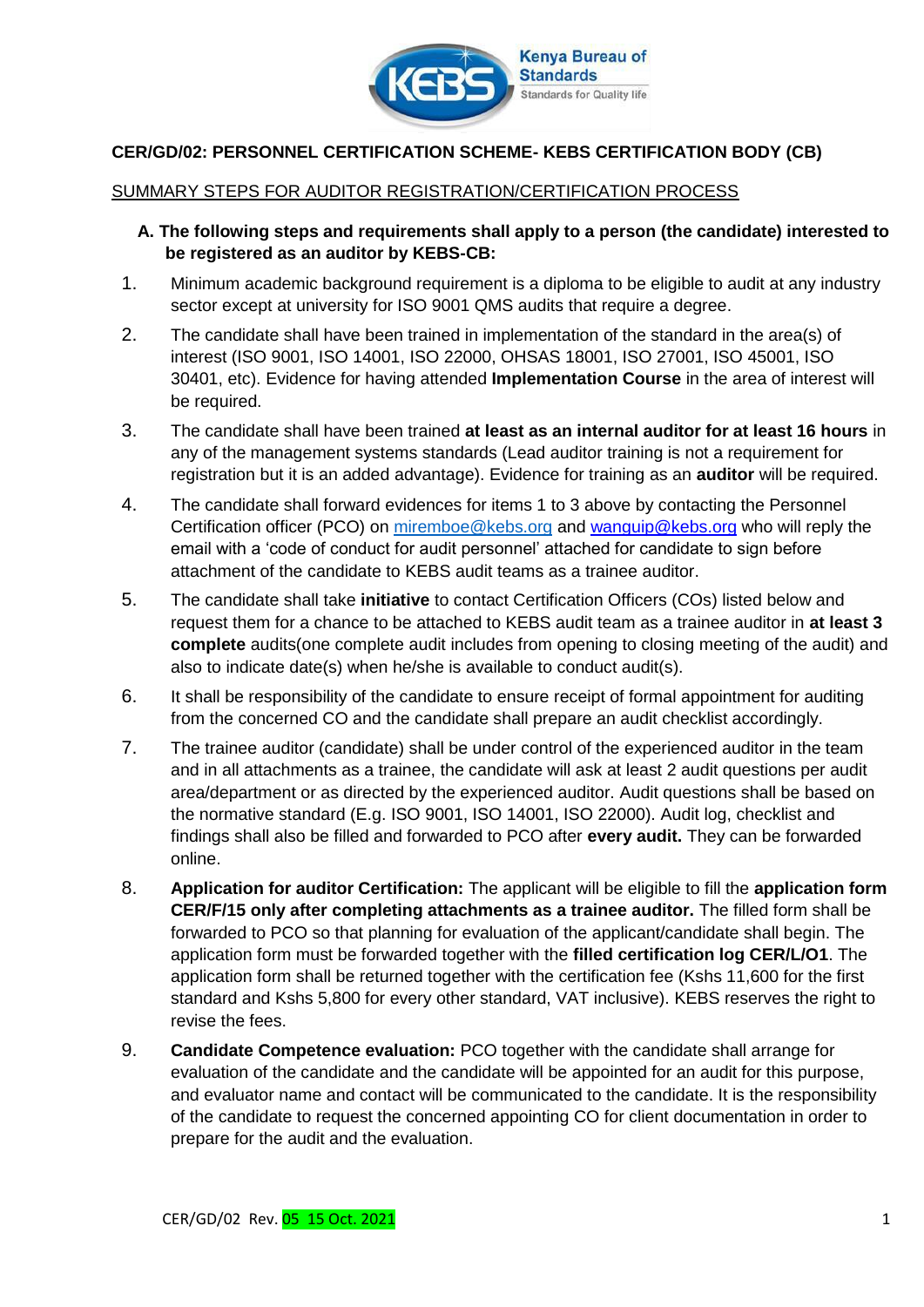- 10. Evaluator shall fill the evaluation form and forward results to PCO. The candidate shall forward to evaluator his/her **own audit checklist and audit findings** within 5 days after the audit.
- 11. PCO shall again arrange for further evaluation of the candidate by an evaluator based on form CER/F/62 requirements. This evaluation may take the form of either an oral interview, written exam, role-play, witnessing or a combination thereof as necessary.
- 12. Once PCO receives all evaluation results, the same shall be presented to the Personnel certification decision committee and the decision shall be communicated by email to the candidate plus any necessary instructions.
- 13. PCO and/or certification committee may identify the need for the candidate to be evaluated further using other methods before registration can be considered.
- 14. If the decision is to register the candidate, the person shall sign a contract with KEBS and a certificate issued to him/her. The contract and certificate are renewable after every 3 years.
- 15. After registration, the name of the new auditor shall be added on the list of certified auditors and circulated to COs.
- 16. The new auditor can declare interest to PCO to conduct audits on behalf of KEBS in which case the auditor will sign another one year contract renewable and once engaged by KEBS the auditor is compensated.
- 17. The candidate shall use the formal KEBS audit forms provided by PCO or concerned CO.
- 18. The person is expected to adhere to **Auditor Code of Conduct** at all times during attachments and after registration as an auditor, and especially with respect to **confidentiality of client information** including all audit findings, audit reports, client documents, etc.
- 19. **For those who are not KEBS employees:** At all times the person shall introduce him/herself as attachee at KEBS-Certification Body (before registration as auditor) or as auditor from KEBS-Certification Body (in case of a registered auditor) whenever the person is working with KEBS formally appointed audit teams.

*Note: Sometimes confirmed audit dates can change later due to unavoidable circumstances. Therefore, the person should closely monitor the dates with CO.* 

KEBS-Certification Body - Certification Officers contacts are:

- MARU: maruc@kebs.org for ISO 9001 QMS.
- MANDI: mandij@kebs.org for ISO 14001 EMS/OHSAS 18001/ISO 45001 OHS.
- BEATRICE: atienobm@kebs.org for ISO 22000 FSMS/FSSC/HACCP,
- WANJIKU: wanjikuk@kebs.org for ISO 27001 ISMS,
- ROSELYNE: makaur@kebs.org for ISO 9001 QMS,
- MWANGI: mwangij@kebs.org for ISO 22000 FSMS/FSSC/HACCP,
- SUSAN: ondiekis@kebs.org for ISO 22000 FSMS/FSSC/HACCP,
- ALEX: katikua@kebs.org for ISO 9001 QMS,
- SALINA: jeptoos@kebs.org for ISO 9001 QMS,
- FRANCISCA: atienof@kebs.org for ISO 9001 QMS,
- DAVIS: kimutaid@kebs.org for ISO 27001 ISMS
- OLIVER: [ochiento@kebs.org](mailto:ochiento@kebs.org) for ISO 9001 QMS
- NETTY: [kimaiyon@kebs.org](mailto:kimaiyon@kebs.org) for ISO 14001 EMS and ISO 45001 OHSMS
- **ISAAC:** [mureithii@kebs.org](mailto:mureithii@kebs.org) for ISO 9001 QMS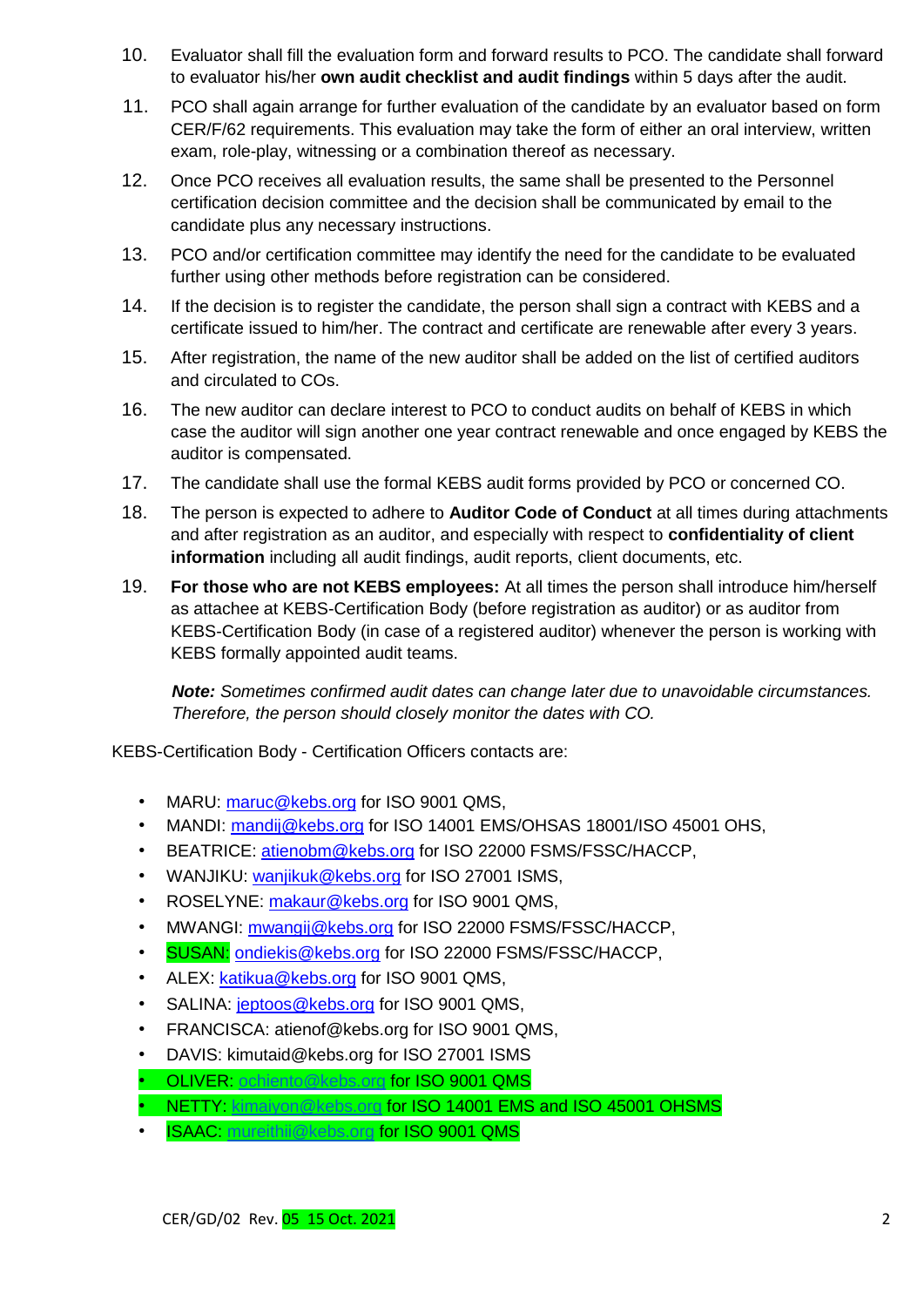## **B. Applicant's rights and duties of a certified person**

- 1. The person shall give KEBS competence evaluators the access to information regarding qualifications and competence which are the subject of certification with prior notification during the normal working hours of the person involved.
- 2. The person shall avail him/herself to be evaluated by KEBS on mutually agreed date(s).
- 3. The person shall abide by the KEBS code of conduct for audit personnel CER/CODE/01. The person shall;
	- a) Act solely in the best interest of the KEBS and its clients, in the performance of their duties;
	- b) Conduct themselves professionally, with truth, accuracy, fairness and responsibility;
	- c) Not misrepresent their qualifications, competence or experience, nor undertake assignments beyond their capabilities;
	- d) Treat in a confidential and private manner all information gained in relation to any of the KEBS identified activities of certification of specific organizations or individuals; unless authorized in writing to disclose such information by the KEBS and its clients (when applicable), and shall not;
		- discuss such information with anyone except those who have a need to know the information for legitimate purposes of the certification processes;
		- disclose any details of audit findings, neither during nor after the audit process ;
	- e) Treat in a confidential and private manner all information gained in relation to any of KEBS activities wherein such information may include, inter alia:
		- any device, graphics, written material or other information in tangible or intangible form, clearly identified as "confidential", relating to the activities of KEBS;
		- any device, graphics, written material or other information in tangible or intangible form, identifiable as private by the nature of its content and/or context;
	- f) Not communicate false or misleading information which may compromise the integrity of the certification processes or decisions therein.
	- g) Be able to act professionally under adverse pressure from KEBS and its clients
	- h) Strive to increase the competence and prestige of the auditing profession
	- i) Assist others in developing management, professional and auditing skills
	- j) Make fair presentations of audit findings based on verifiable audit evidence and not intentionally communicate false or misleading information that may compromise the integrity of any audit or the auditor certification process; and
	- k) Not to act in any way that would prejudice the reputation of the personnel certification body or the auditor certification process and to co-operate fully with an inquiry in the event of any alleged breach of this contract